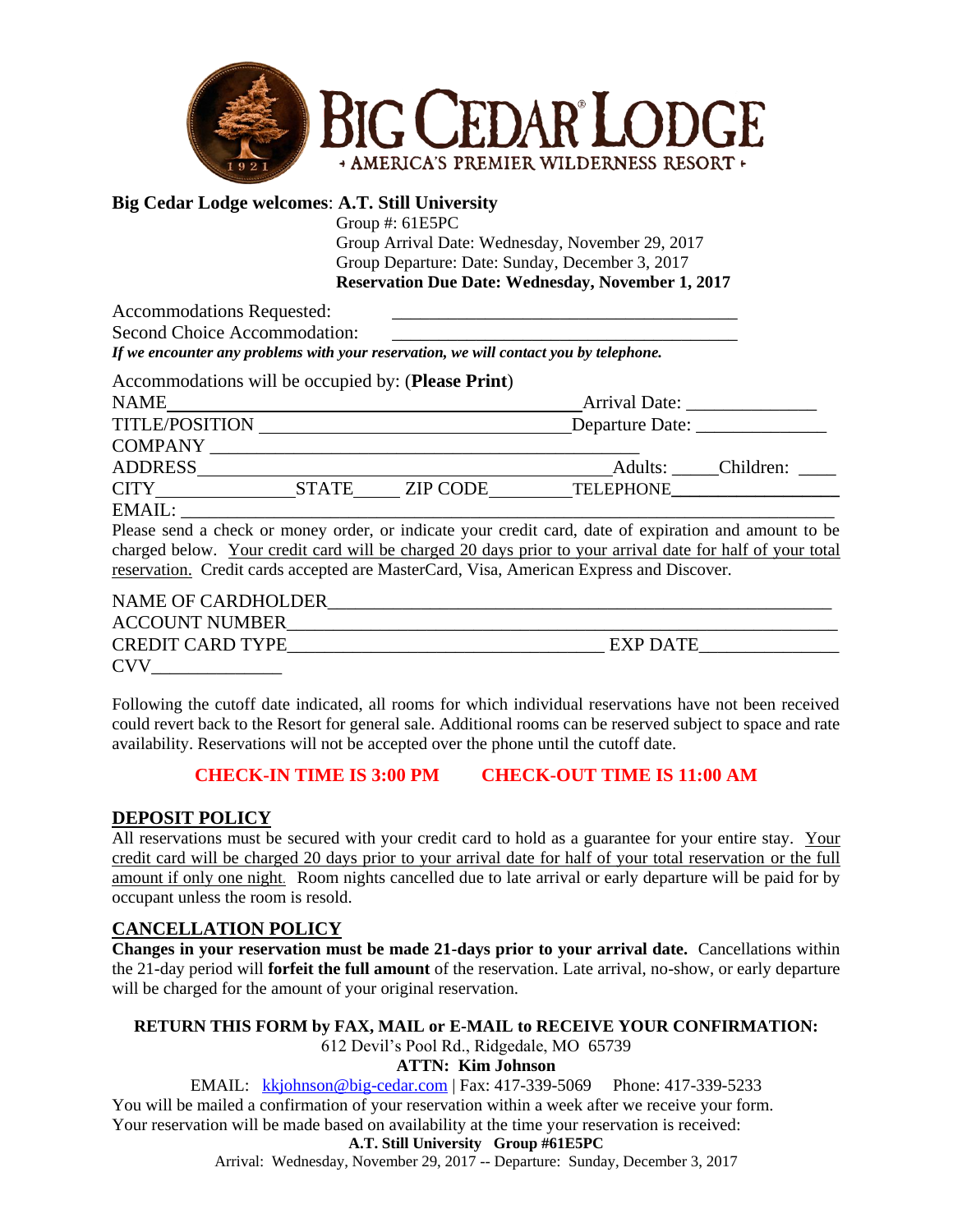# **Valley View Double Queen Room (BVVDD) \$77/\$173**

A comfortable room with two queen beds, full bath and sitting area. All rooms have outside entrances.

## **Valley View King Kitchenette Standard (BVVSK) \$77/\$173**

A unique room with a king bed, kitchenette, bath with Jacuzzi, semi-private balcony and outside entrance.

# **Valley View King Standard (BVVKS) \$77/\$173**

A comfortable room with one king size bed, full bath, sitting area and outside entrance.

# **Valley View Lodge Two Bedroom Suite (BVV2B) \$122/\$287**

A suite with two private bedrooms each with one queen bed and full bath, kitchenette, comfortable living area with sleeper sofa.

# **Spring View Standard Room (BSVSS) \$77/\$173**

Located next to our Devil's Pool Restaurant this cozy lodge room has one queen size bed and bath with **Shower Only.** 

# **Spring View Lodge One Bedroom Superior (BSV1B) \$122/\$287**

One private bedroom with a queen size bed, an open area with a king bed, queen sleeper sofa, Bath with **Shower Only.** 

# **Spring View Lodge Deluxe Suite (BSVSU) \$149/\$354**

A unique suite featuring a king size beds, Jacuzzi bath, gas burning fireplace, and a private balcony.

# **Falls Lodge Double Queen Room (BFLDQ) \$122/\$287**

With a luxurious yet rustic cabin feel in a glorious lodge, these rooms have two queen beds with pillow mattresses topped off with a plush feather bed and down duvet for the ultimate sleep experience. Other features include a Jacuzzi tub and separate shower, breakfast table sitting area, cedar closet with safe and semi-private balcony overlooking the lake.

# **Falls Lodge Deluxe King Room (BFLDK) \$149/\$254**

Located on the top floor of Falls Lodge, these deluxe rooms have a cabin feel featuring one king bed adorned with pillow top mattresses topped off with a luxurious feather bed and down duvet for the ultimate sleep experience. Other features include a remote controlled gas fireplace with hand-carved wooden mantle, Jacuzzi tub, separate shower, sitting area, cedar closet with safe and a balcony overlooking the lake.

# **Knotty Pine Cottage (BKPCC) \$132/\$236**

Cozy one room cottage with an antique iron queen bed, wood floors and bath with **Shower Only**.

# **Knotty Pine Cottage w/Fireplace (BKPCF) \$142/\$246**

Charming one room cottage features an antique iron double bed, wood floors, a wood burning stone fireplace and bath with **Shower Only**.

# **ROOM DESCRIPTIONS SUN-THUR/FRI-SAT**